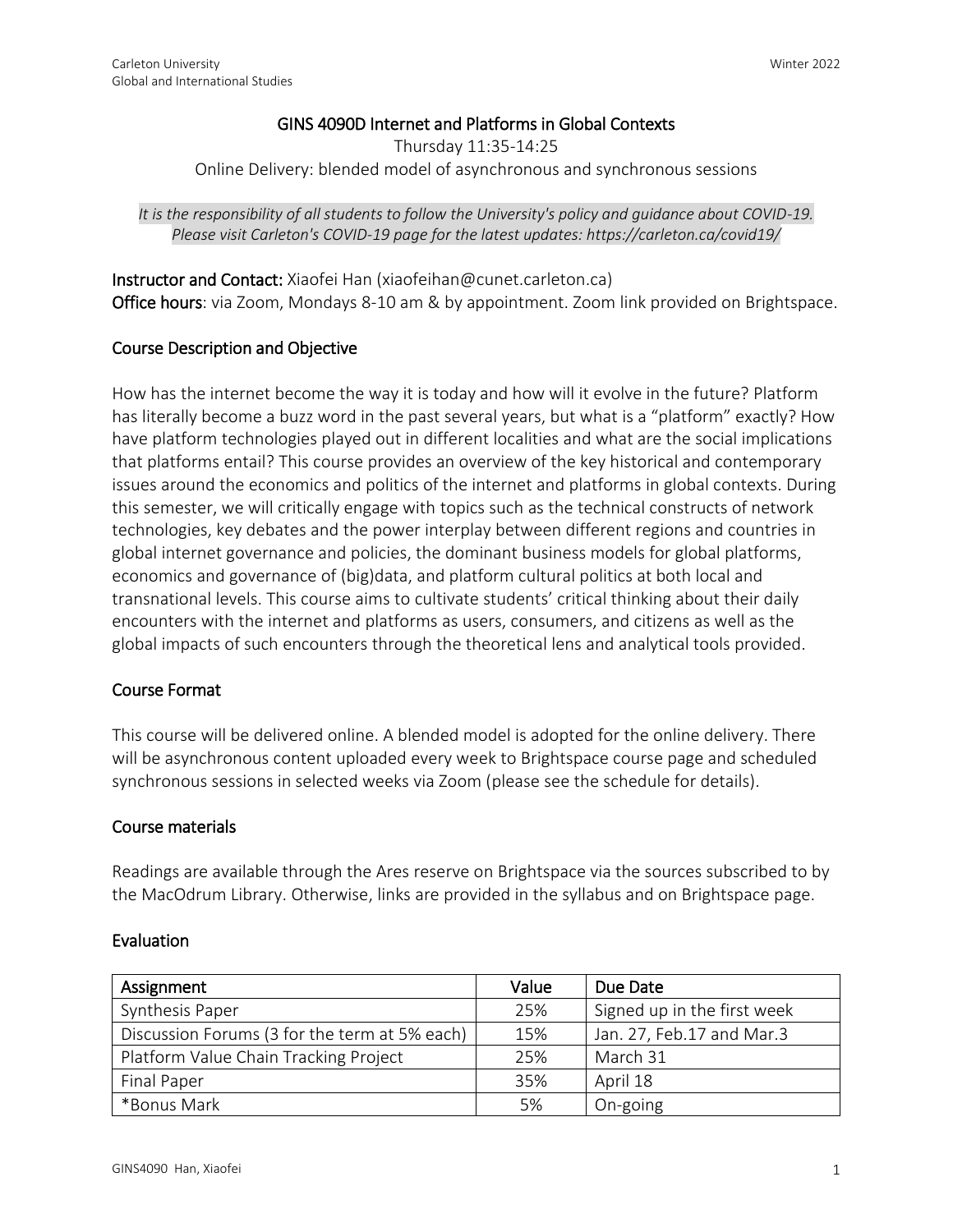## *Synthesis Paper (25% )*

You will write an 800-1000 words synthesis paper to articulate arguments and key facts in different readings for one particular week between week 2 and week 11. In the first week, I will circulate a sign-up sheet for you to select your preferred weekly theme. Ideally there are up to three students each week and it is on first-served basis. You can choose the week that best fits your interest and/or schedule. The synthesis paper is due at Wednesday midnight of your selected week. More details regarding how to write a good synthesis paper will be provided in the workshop in the first week.

### *Discussion Forums (5%\*3)*

Students are expected to engage with online discussion for three weeks (Jan. 27, Feb. 17 & Mar. 3). You need to post a short discussion (150-250 words) about the week's readings and video lectures on the weekly forum set up on Brightspace. You are also welcome to share a news/event/real-life example relevant to the weekly theme. Your discussions must build on the analyses provided in the weekly readings and video lectures and focus on one or two specific concepts/arguments/key facts.

You are encouraged to engage with your classmates who post earlier. You have a full week to post since our class (e.g. for the discussion for the week of Jan.27, you have a full week to post until the class on Feb.3). The key of the online discussions is to show that you have done the readings and video lectures and to share your understanding and opinions about the key issues covered in that week, instead of just sharing your own opinions.

### *Platform Value Chain Tracking Project (25% = 15% for group report & 10% for presentation)*

This is a group project. After the reading week, students will work in groups of 4-5 and each group will select a product/service related to a platform to analyze. I will divide students into groups randomly. You can also team up with the people you want to work with. If you wish to do so, you must send me the group list before the reading week (Feb.18). The group list will be finalized by March 3 and posted on Brightspace. There are two parts of this project. Firstly, each group will need to submit an 600-900 words group report before the class in week 12, summarizing their key findings. Secondly, each group will deliver a 10-12 minutes presentation with slides during the synchronous session in week 12 and share their findings with the whole class.

Students will work together to track and deconstruct the global value chain(s) of a particular technological product or platform service, such as an iPhone, online shopping service on Amazon/Taobao, or Uber service, etc. Each group will focus on one single product/service after consulting with the instructor. Students will map out the major production and distribution stages of this product/service, main actors and labor involved, coordination and logistics of key resources (e.g. raw materials, data, etc.), relevant regulations and policies that overwatch the value chains, key technologies employed, cultural politics and ideologies reflected in such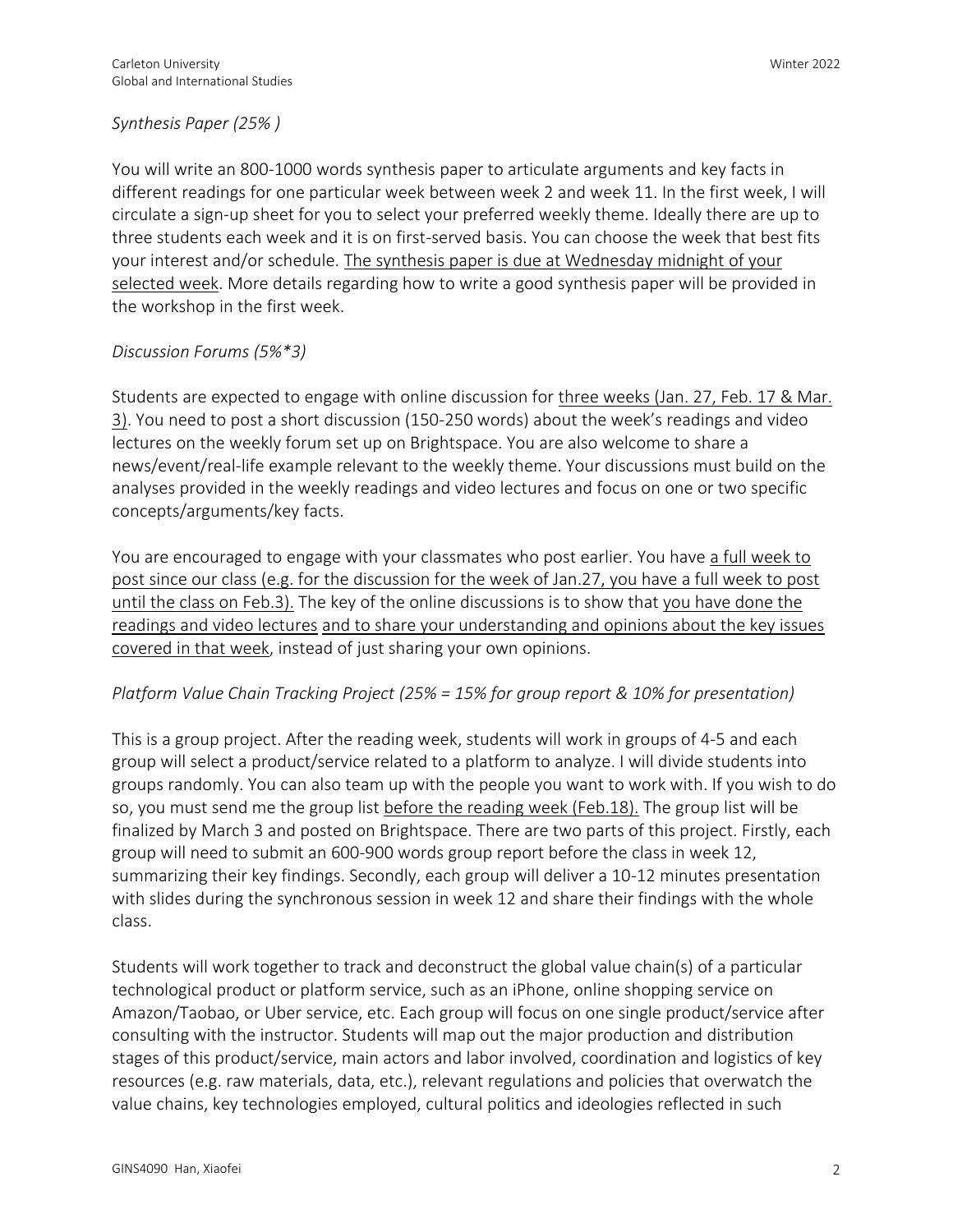practices, and so on. Student will also need to relate their analysis back to at least two key themes/debates/concepts discussed throughout the term in class. More details about the group project will be provided in the workshop in week 9.

# *Final Paper (35%)*

Students will write a 1800-2400 words research paper. Your potential topics can be one of the followings:

- 1. History of the internet and its reginal development in a particular country/region;
- 2. Technical layers of the internet and different "bottle necks" for internet governance and control, with specific example(s);
- 3. A critical analysis of the current global governance framework (key institutions, regulations, standards, etc.) of the internet and the pros and cons of "multi-stakeholder model" from the perspective of the developed and/or developing countries/regions;
- 4. The myth of internet freedom (pick one specific factor/element/issue or country/region to analyze);
- 5. Platform economies and platformized labor, with specific examples;
- 6. Business model(s) of a particular platform and what challenges it imposes on the societies, with specific examples;
- 7. Platform's data practices and user privacy, with specific example(s);
- 8. Transnational data flow, data localization, and competition for digital sovereignty, with a focus on one or between two specific countries/regions;
- 9. Regional developments and impacts of platform capitalism, with focus on specific examples and localities;
- 10. Other topics related to the course theme that is checked with the instructor (if you want to select your own topic, please send it to me no later than April 1).

You need to draw on *at least three* course readings and *at least two* external, quality academic sources for your final paper. Your final paper must show a thorough understanding of your selected topic and extend the analyses provided in course materials. A strong final paper is a combination of demonstrated good command of the key concepts and texts from the course, concrete analysis of specific examples, a critical perspective into the issues you focus on, and a concise and coherent writing style. More details will be provided in the workshop in week 13.

# *Bonus Marks (5%)*

At the end of term, up to 5% bonus marks will be given to students who finish online content in time and who actively participate into online discussion and during synchronous sessions. (If all students do an excellent job, I don't mind giving bonus marks to all of you ;)

# Format and Style

• All assignments (except for the forum posts) for this course must follow such formatting: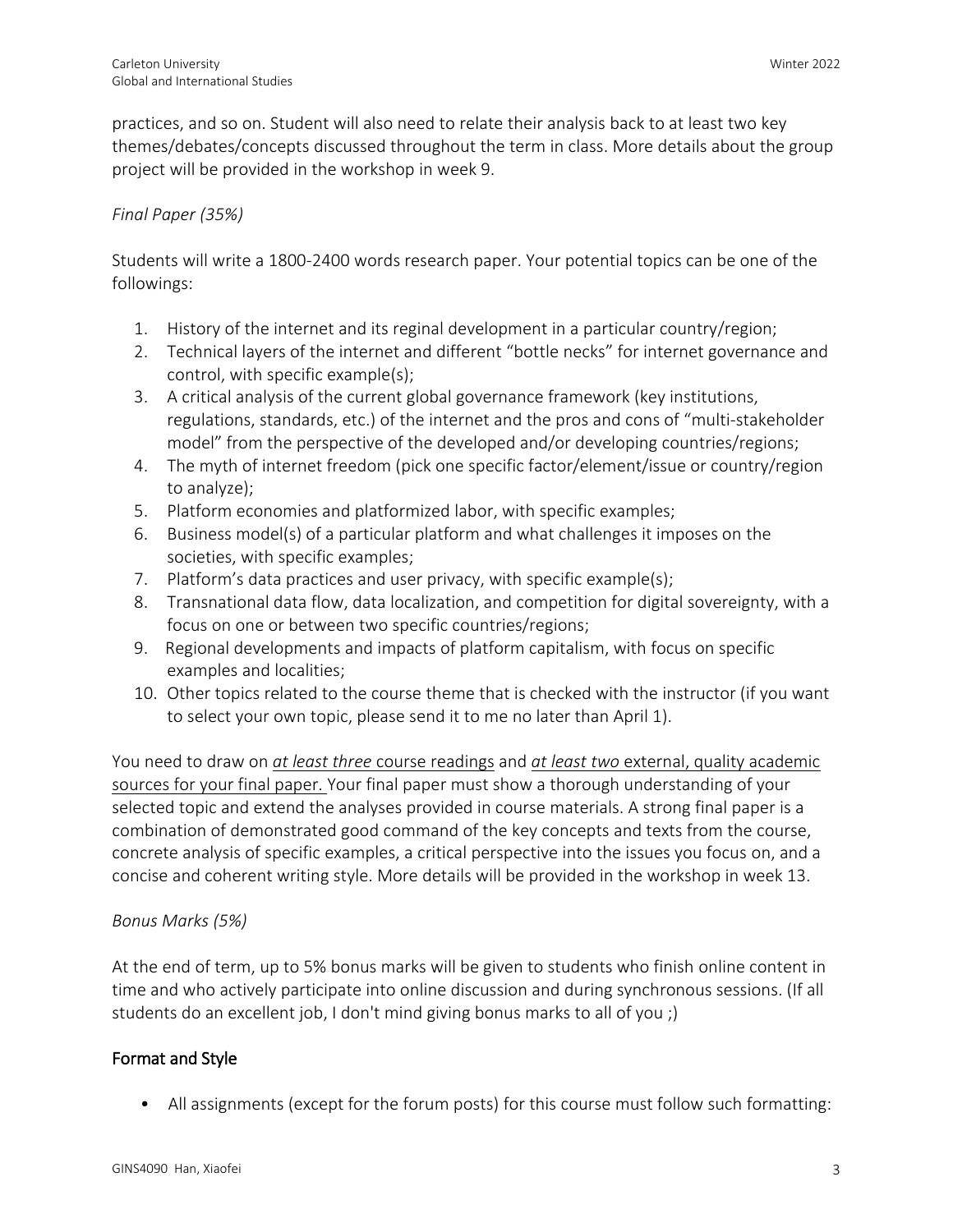1-inch margin, size 12, a common legible font, and paginated;

- Word counts for all assignments exclude title page and reference list;
- APA style for all assignments. Please make sure you also include in-text citations and/or links for external sources for forum posts whereas applicable

## **Schedules**

(Please note that I may make changes to the schedules and readings during the semester. Any changes will be communicated via email and Brightspace course page in advance.)

---- Section I. Network ----

# Week 1 (Jan. 13) Introduction \*\*synchronous session—11:35--13:00\*\*

Explore the history of the internet: <https://www.internethalloffame.org/internet-history/timeline>

\*\*Workshop 1: greeting, synthesis paper, and signing up for weekly themes\*\*

## Week 2 (Jan. 20) Understand network

Winner, L. (1980). Do artifacts have politics? In *Daedalus*, 109(1), pp. 121-136. https://www.jstor.org/stable/pdf/20024652.pdf

Lessig, L. (2006). Chapter 3 Is-Ism: Is the way it is the way it must be? In *Code 2.0.* Basic Book. P.31-38. [https://commons.wikimedia.org/wiki/File:Code\\_v2.pdf](https://commons.wikimedia.org/wiki/File:Code_v2.pdf)

# Week 3 (Jan. 27) History, states, and institutions for internet governance at a global scale

Powers, S. M. & Jablonski, M. (2015). Introduction and Chapter 1 in *The Real Cyber War.*

### Week 4 (Feb. 3) Access and global internet resource

- Scott, B., Heumann, S. & Kleinhans, J. P. (2015). *Landmark EU and US Net Neutrality Decisions*. Waterloo, ON: CIGI and Chatham House (12pp). <https://www.cigionline.org/sites/default/files/no18.pdf>
- Napoli, P. M. & Obar, A. J. (2014). The emerging mobile internet underclass: A critique of mobile internet access. *The Information Society*, 30(5), 323-334. DOI: 10.1080/01972243.2014.944726

Check the global internet traffic map:<https://global-internet-map-2021.telegeography.com/> Check the global submarine cable map:<https://submarine-cable-map-2020.telegeography.com/>

### Week 5 (Feb. 10) Approach in global internet governance: multi-stakeholder vs multi-lateral

- Powers, S. M. & Jablonski, M. (2015). Chapter 5 The Myth of Multistakeholder Governance. In *The Real Cyber War*.
- Shen, H (2016). China and global internet governance: toward an alternative analytical framework. *Chinese Journal of Communication*, 9(3), 304-324.

### Supplemental Reading: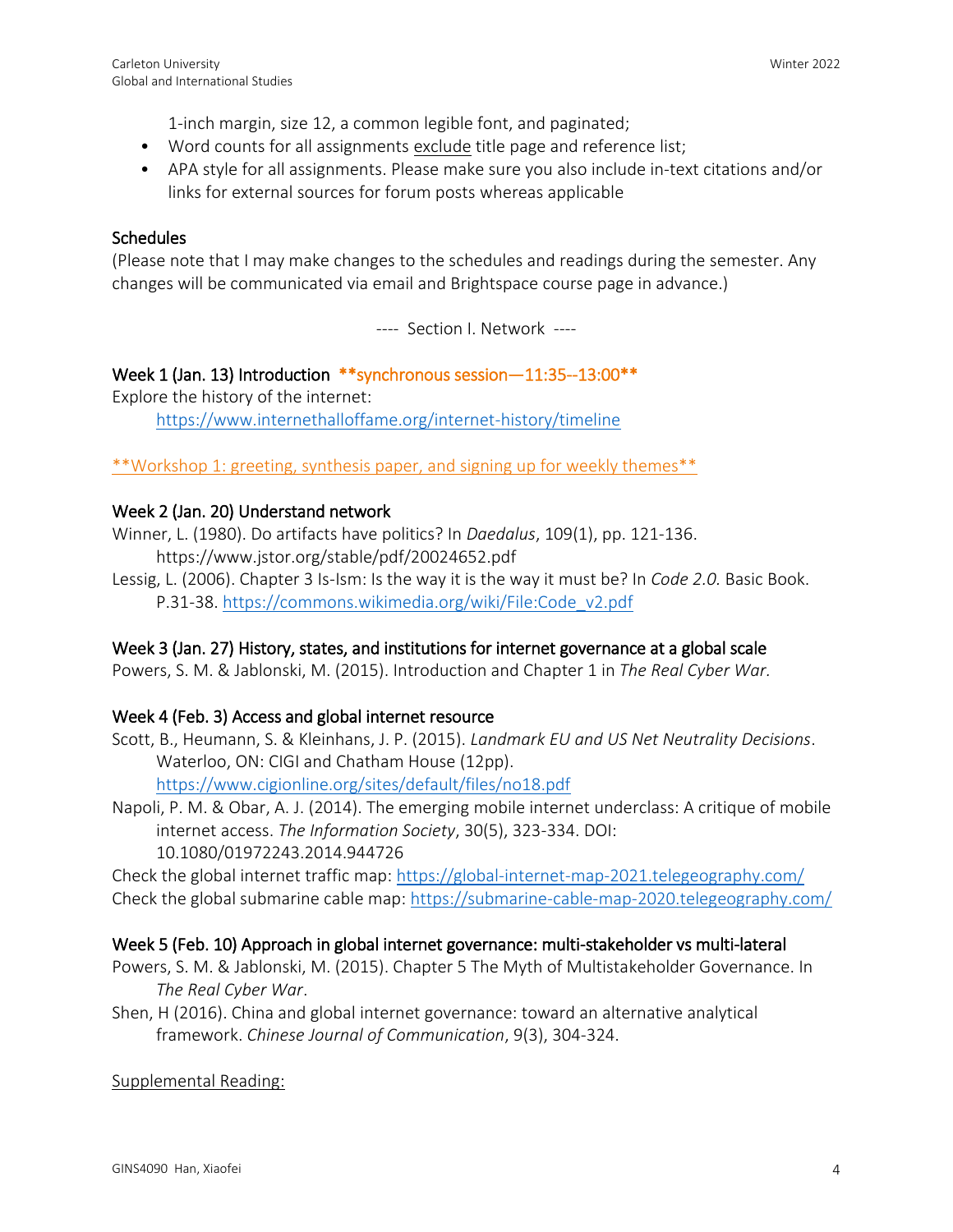Holden, K. & Van Klyton, A. (2016). Exploring the tensions and incongruities of internet governance in Africa. *Government Information Quarterly*, 33(4), 736-745. https://doi.org/10.1016/j.giq.2016.08.006

# Week 6 (Feb. 17) "internet freedom"

- Balkin, J. M. (2009). The future of free expression in digital age. *Pepperdine Law Review* , 36(2), 427-444.
- Reventlow, N.J. & McCully, J. (2018). *Internet Freedom Without Imperialism: Response to Jack Goldsimth's "the Failure of Internet Freedom"*. (a short column). [https://knightcolumbia.org/content/internet-freedom-without-imperialism.](https://knightcolumbia.org/content/internet-freedom-without-imperialism)
- Han, R. (2018). Introduction: Pluralism and Cyberpolitics in China. In *Contesting Cyberspace in China: Online Expression and Authoritarian Resilience*, pp. 1–22. Columbia University Press. <http://www.jstor.org/stable/10.7312/han-18474.4>

# Supplemental Reading:

Deibert, Ronald and Rafal Rohozinski. (2010). Chapter 1 Beyond Denial. In Ronald Deibert et al. (eds). *Access Controlled: The Shaping of Power, Rights, and Rule in Cyberspace,* pp. 3-14. Cambridge, Mass.: The MIT Press [http://www.access-controlled.net/wp](http://www.access-controlled.net/wp-content/PDFs/chapter-1.pdf)[content/PDFs/chapter-1.pdf](http://www.access-controlled.net/wp-content/PDFs/chapter-1.pdf)

# Week 7 (Feb. 24) Reading Break: No class & Enjoy

---- Section II. Platform ----

# Week 8 (Mar. 3) "Platform capitalism" I: business models

# (or "what's wrong with platforms and why is it necessary to put them on leash?")

- Zuboff, Shoshana. (2019). Chapter 3 The Discovery of Behavioral Surplus. In *The Age of Surveillance Capitalism*, p.63-97. New York: Public Affairs.
- Gorwa, R. (2019). What is platform governance? In *Information, Communication & Society*, 22(6), 854-871. DOI: 10.1080/1369118X.2019.1573914.
- Levine, Y. (2018). The Cambridge Analytica Con: How media coverage misses the mark on the Trump data scam. *The Blaffler*. [https://thebaffler.com/latest/cambridge-analytica-con](https://thebaffler.com/latest/cambridge-analytica-con-levine)[levine](https://thebaffler.com/latest/cambridge-analytica-con-levine)

# \*Group List Finalized and Posted on Brightspace

# Week 9 (Mar. 10). "Platform capitalism" II: global value chains and invisible labor \*\*synchronous workshop—11:35-12:25\*\*

- Gray, M. L. & Suri, S. (2019). Introduction: Ghosts in the Machine. In *Ghost Work: How to Stop Silicon Valley from Building a New Global Underclass*. Boston: Houghton Mifflin Harcourt. Available online via the catalogue of Carleton Library.
- Kelly, A. (2019, December 16). Apple and Google named in US lawsuit over Congolese child cobalt mining deaths. *The Guardian*. [https://www.theguardian.com/global-](https://www.theguardian.com/global-development/2019/dec/16/apple-and-google-named-in-us-lawsuit-over-congolese-child-cobalt-mining-deaths)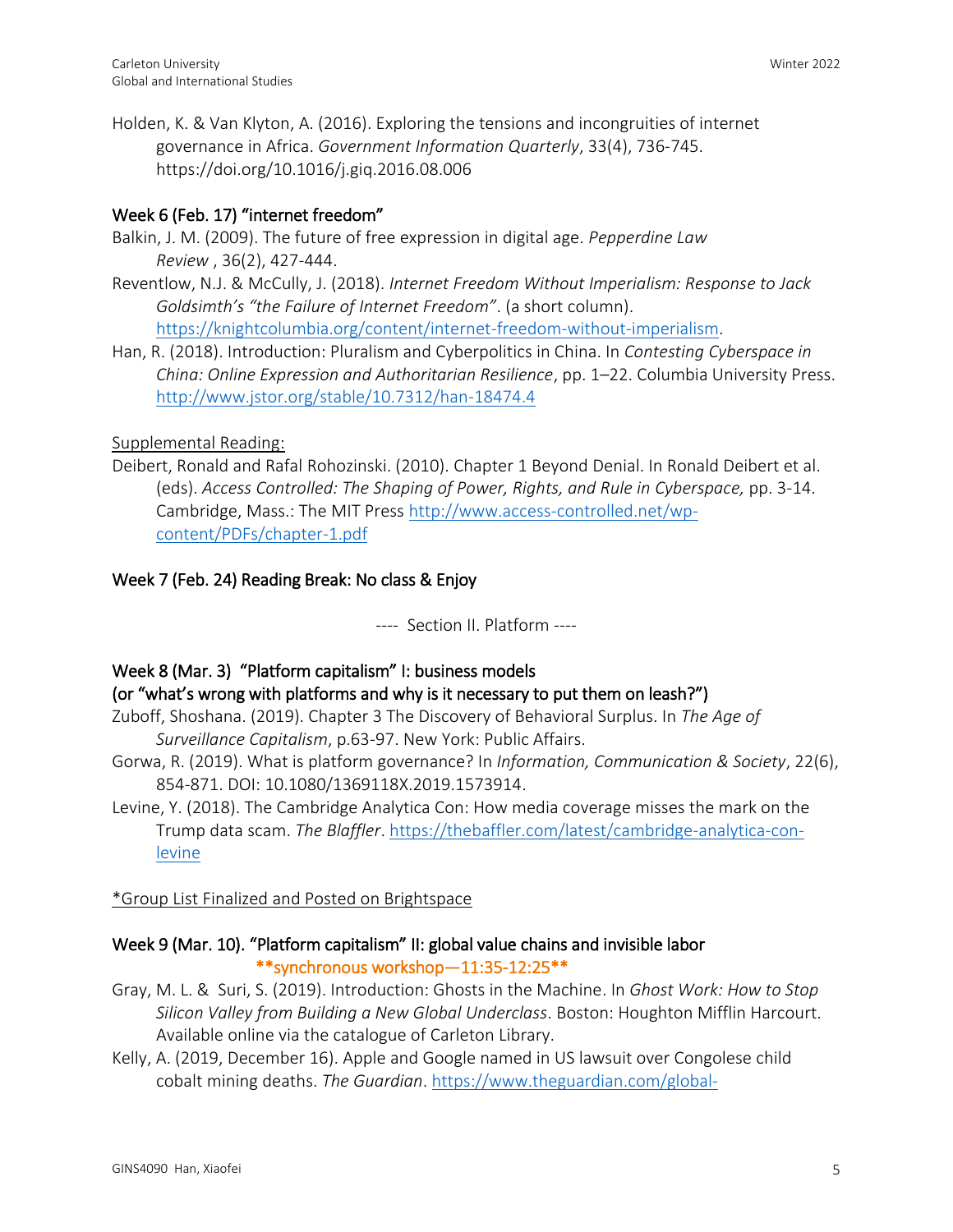[development/2019/dec/16/apple-and-google-named-in-us-lawsuit-over-congolese-child](https://www.theguardian.com/global-development/2019/dec/16/apple-and-google-named-in-us-lawsuit-over-congolese-child-cobalt-mining-deaths)[cobalt-mining-deaths](https://www.theguardian.com/global-development/2019/dec/16/apple-and-google-named-in-us-lawsuit-over-congolese-child-cobalt-mining-deaths)

\*\*Workshop 2: group project\*\*

## Week 10 (Mar. 17) "Platform capitalism" III: practices and politics in non-Western contexts

- Zhang, L. (2020). When Platform Capitalism Meets Petty Capitalism in China: Alibaba and an Integrated Approach to Platformization*. International Journal of Communication*, 14, 114- 134.<https://ijoc.org/index.php/ijoc/article/download/10935/2900>
- GIGA (2019). Digital Platforms in Africa: The "Uberisation" of Informal Work. *GIGA Focus Afrika.*  German Institute for Global and Area Studies. ISSN: 1862-3603. [https://www.giga](https://www.giga-hamburg.de/en/publications/12318599-digital-platforms-africa-uberisation-informal-work/)[hamburg.de/en/publications/12318599-digital-platforms-africa-uberisation-informal-work/](https://www.giga-hamburg.de/en/publications/12318599-digital-platforms-africa-uberisation-informal-work/)
- Hou, J. (2021). A platform for underclass youth: Hanmai rap videos, social class, and surveillance on Chinese social media. In *First Monday*, 26(9)[.https://dx.doi.org/10.5210/fm.v26i9.10587](https://dx.doi.org/10.5210/fm.v26i9.10587)

Guest Lecture by Jiaxi Hou, the University of Tokyo: Platforms and underclass in East Asia (TBD)

### Week 11 (Mar. 24) "It's all about data": of individuals, of states

- van Dijck, J. (2014). Datafication, dataism and dataveillance: Big data between scientific paradigm and ideology. *Surveillance & Society*, 12(2), 197-208.
- Cartwright, M. (2020). Internationalising state power through the internet: Google, Huawei and geopolitical struggle. *Internet Policy Review*, 9(3).<https://doi.org/10.14763/2020.3.1494>
- Go through Facebook's Data Policy and check out what users have "consented" to: <https://www.facebook.com/policy.php/>

Supplemental Reading:

Cyphers & Gebhart. (2019). *Behind the One-Way Mirror: A Deep Dive Into the Technology of Corporate Surveillance*. Electronic Frontier Foundation. [https://www.eff.org/wp/behind](https://www.eff.org/wp/behind-the-one-way-mirror)[the-one-way-mirror](https://www.eff.org/wp/behind-the-one-way-mirror)

Week 12 (Mar. 31) Group Presentations \*\*synchronous session—11:35-14:25\*\*

\*\*Group Presentations & Group Report due before class\*\*

Week 13 (Apr. 7) Final Paper Workshop \*\* synchronous session - 11:35-12:25 \*\*

\*\*Workshop 3: final paper\*\*

Apr.18 Final Paper Due at 23:59

---- End of Term ----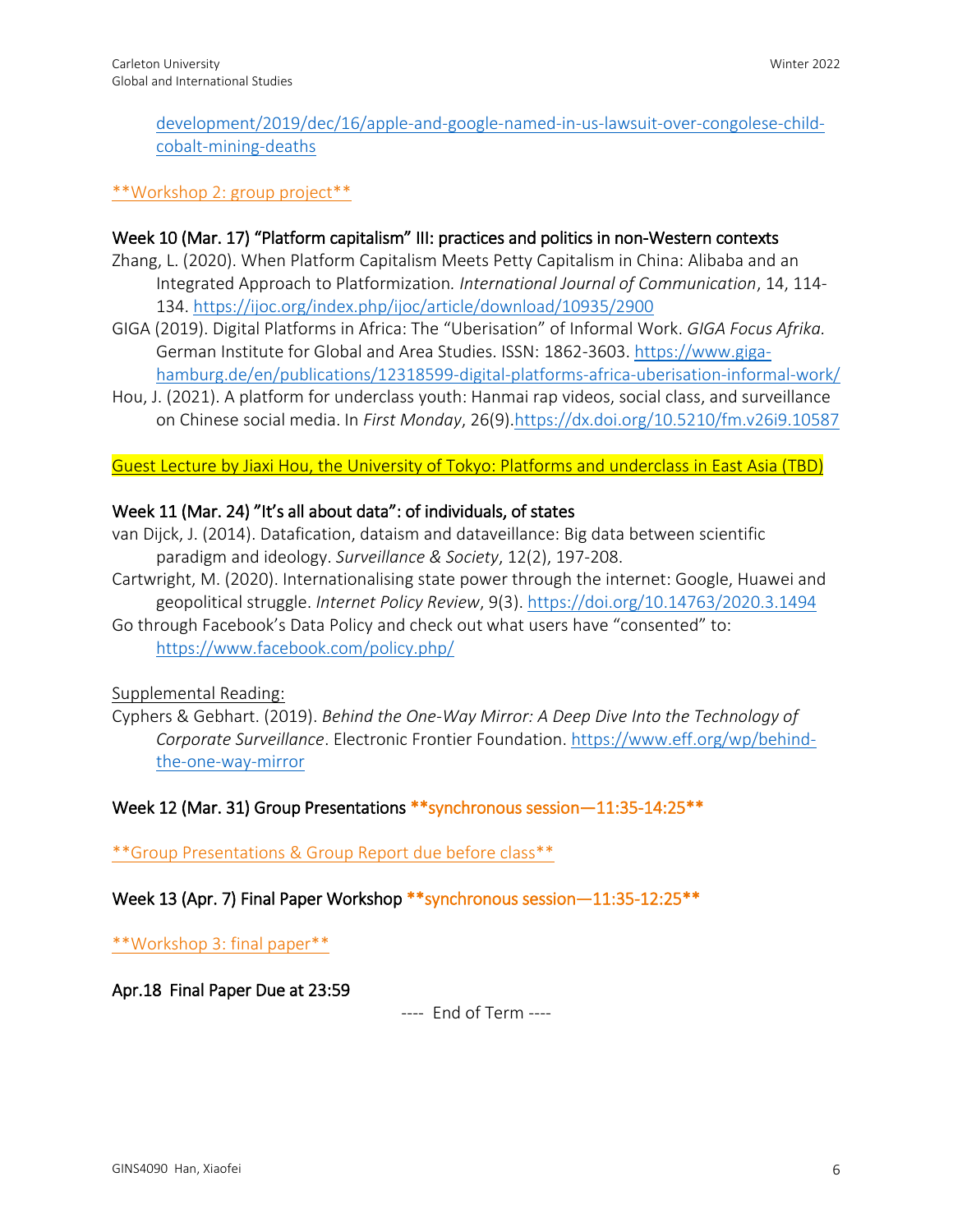# Submission and Return of Term Work

All assignments will be submitted electronically through Brightspace assignment portals. The detailed requirements and supplemental information will be posted on Brightspace course page and discussed in our synchronous workshops. You are also welcome to send me emails or drop by during the virtual office hours via zoom link if you have any questions.

Assignments will be graded and feedbacks returned via Brightspace. Assignments will be returned within maximum two weeks after the submission. No feedbacks will be provided to forum posts, yet I will jump in on the online forum discussion where I see suitable. Grades of final paper, forum posts, and bonus marks will be accessed/posted after the end of term in late April.

## Grading

Standing in a course is determined by the course instructor, subject to the approval of the faculty Dean. Final standing in courses will be shown by alphabetical grades. The system of grades used, with corresponding grade points is:

| Percentage | Letter grade | 12-point | Percentage | Letter grade | 12-point |
|------------|--------------|----------|------------|--------------|----------|
|            |              | scale    |            |              | scale    |
| 90-100     | A+           | 12       | 67-69      | C+           | 6        |
| 85-89      | Α            | 11       | 63-66      |              |          |
| 80-84      | A-           | 10       | 60-62      | C-           |          |
| 77-79      | B+           | 9        | 57-59      | D+           |          |
| 73-76      | В            | 8        | 53-56      |              |          |
| 70-72      | B-           |          | 50-52      | D-           |          |

Approval of final grades: Standing in a course is determined by the course instructor subject to the approval of the Faculty Dean. This means that grades submitted by an instructor may be subject to revision. No grades are final until they have been approved by the Dean.

# Carleton E-mail Accounts

Please use your Carleton University e-mail accounts for all emails related to this class with course code in the subject line. All email communication to students from this course will be via official Carleton University e-mail accounts.

### Declining Online Imaging and Recording Statement

This course may include classes or sessions that use video conferencing platforms, such as Zoom, MS Teams and BigBlueButton. This raises some important privacy considerations that all students should know. You are not required to turn your camera on and may decide to turn it on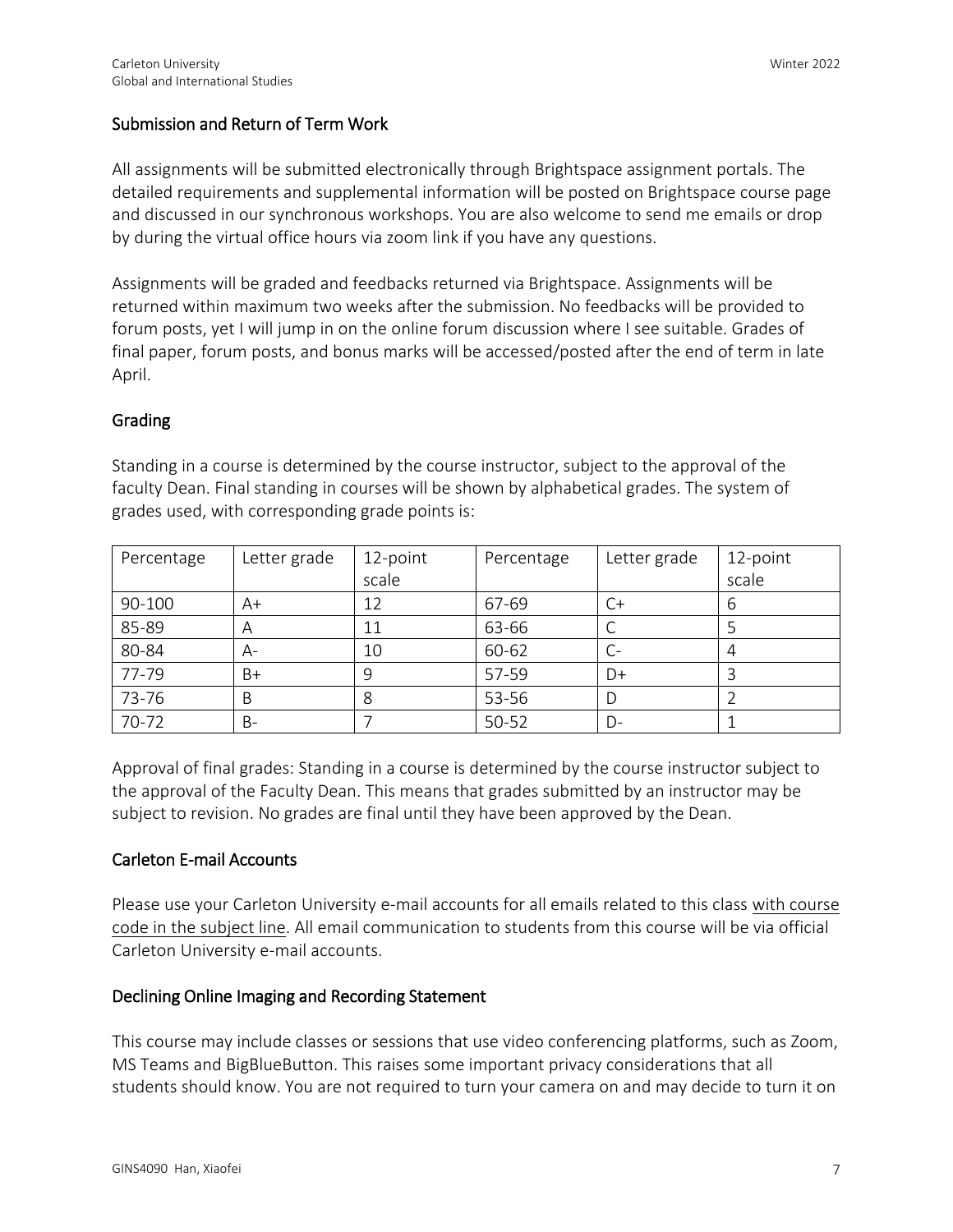or off at any time. Students are not permitted to take photographs, screenshots, or record other students, TAs, or instructors unless they obtain explicit permission from the professor and all other students well in advance of the session.

Some classes or sessions may be recorded by the instructor to facilitate learning for those who cannot attend or those who wish to review course material after class has ended. If you do not wish to be recorded during these classes or sessions, please let your instructor know, and they will contact you to discuss alternate arrangements.

# Posting Course Materials on Course-Sharing Websites and Social Media

Teaching materials and learning activities created for this course, including presentations, posted notes, recorded sessions and videos, forum posts, assignments and exams, etc. by both the instructor and students, remain the intellectual property of the author(s) and are copy protected. Students registered in this course may take notes and make copies of course materials for their own educational use only. Students are not permitted to reproduce or distribute lecture notes and course materials publicly without prior written consent of the author(s).

## Statement on Student Conduct

As part of a learning community, it is our responsibility to contribute to an engaging, inclusive, and safe learning environment. During all class-related activities, please engage in respectful and courteous communication, follow the [Student Rights and Responsibilities Policy,](https://carleton.ca/secretariat/wp-content/uploads/Students-Rights-and-Responsibilities-Policy.pdf) and avoid discrimination and Harassment. Harassment of any kind will not be tolerated in this class.

Do not cut and paste, screen shot, share course content, or post the words of your classmates, TA, or Instructor outside of class without permission. All work submitted in this course must be uniquely your own. When submitting assignments and/or completing exams, you are expected to articulate responses in your own words rather than cutting and pasting from course materials without permission, which is a form of plagiarism.

### Statement on Plagiarism

Please be careful to avoid plagiarism and other Academic Integrity violations. The Carleton University Senate defines plagiarism as "presenting, whether intentionally or not, the ideas, expression of ideas, or work of others as one's own". You can find more details here: <https://carleton.ca/registrar/wp-content/uploads/Academic-Integrity-policy-June-2021.pdf>

### Requests for Academic Accommodation

You may need special arrangements to meet your academic obligations during the term. For an accommodation request the processes are as follows.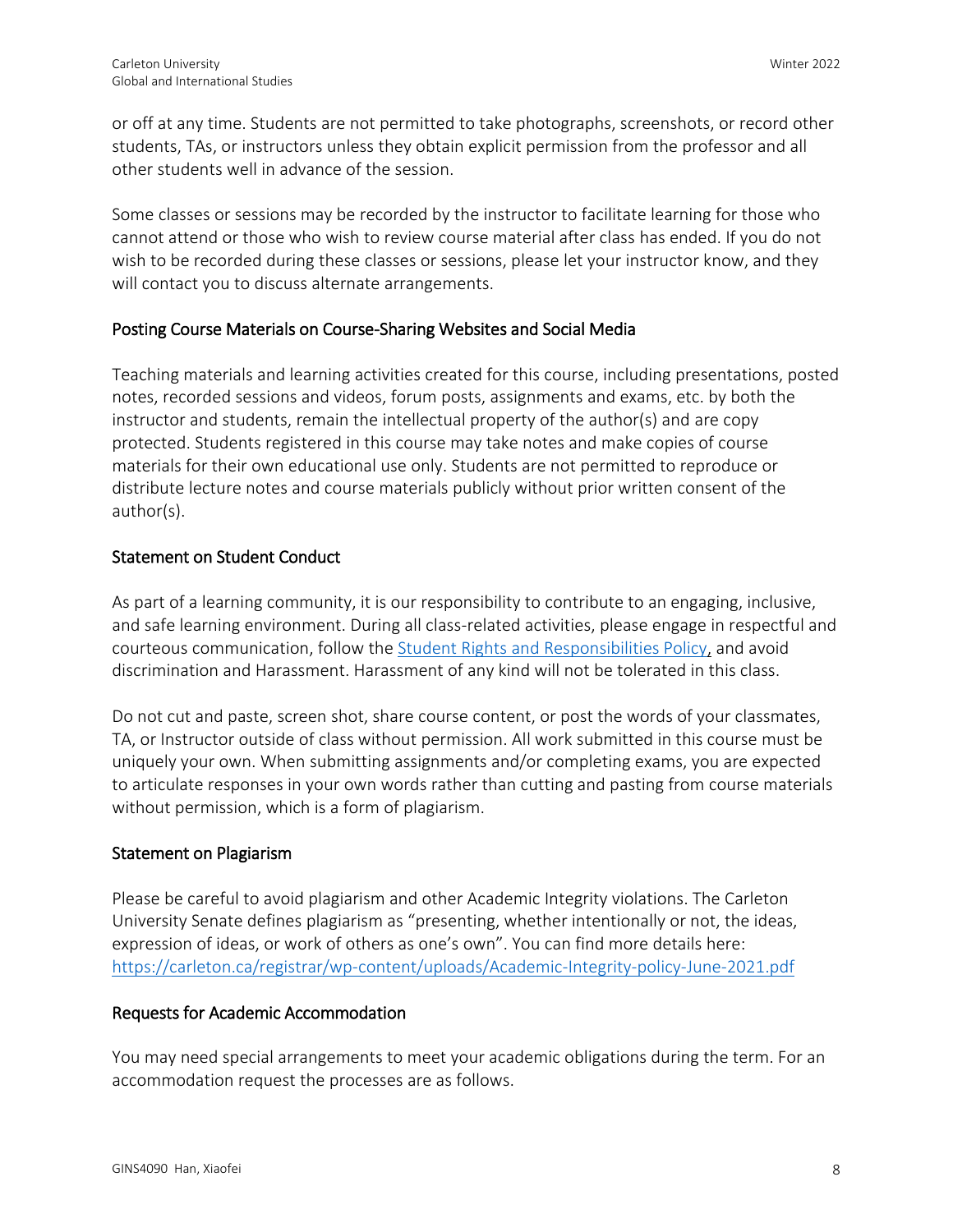Pregnancy obligation: write to me with any requests for academic accommodation during the first two weeks of class, or as soon as possible after the need for accommodation is known to exist. For more details visit the EIC's website: <https://carleton.ca/equity/>

Religious obligation: write to me with any requests for academic accommodation during the first two weeks of class, or as soon as possible after the need for accommodation is known to exist. For more details visit the EIC's website:<https://carleton.ca/equity/>

Academic Accommodations for Students with Disabilities: The *Paul Menton Centre* for Students with Disabilities (PMC) provides services to students with Learning Disabilities (LD), psychiatric/mental health disabilities, Attention Deficit Hyperactivity Disorder (ADHD), Autism Spectrum Disorders (ASD), chronic medical conditions, and impairments in mobility, hearing, and vision. If you have a disability requiring academic accommodations in this course, please contact PMC at 613-520-6608 or pmc@carleton.ca for a formal evaluation. If you are already registered with the PMC, contact your PMC coordinator to send me your *Letter of Accommodation* at the beginning of the term, and no later than two weeks before the first in-class scheduled test or exam requiring accommodation (*if applicable*). After requesting accommodation from PMC, meet with me to ensure accommodation arrangements are made. Please consult the PMC website for the deadline to request accommodations for the formally-scheduled exam (*if applicable*) a[t https://carleton.ca/pmc/](https://carleton.ca/pmc/)

You can visit the EIC's website to view the policies and to obtain more detailed information on academic accommodation at<https://carleton.ca/equity/>

# Survivors of Sexual Violence

As a community, Carleton University is committed to maintaining a positive learning, working and living environment where sexual violence will not be tolerated and where survivors are supported through academic accommodations as per Carleton's Sexual Violence Policy. For more information about the services available at the university and to obtain information about sexual violence and/or support, visit: [carleton.ca/sexual-violence-support](http://carleton.ca/sexual-violence-support)

# Accommodation for Student Activities

Carleton University recognizes the substantial benefits, both to the individual student and for the university, that result from a student participating in activities beyond the classroom experience. Reasonable accommodation must be provided to students who compete or perform at the national or international level. Please contact your instructor with any requests for academic accommodation during the first two weeks of class, or as soon as possible after the need for accommodation is known to exist. [https://carleton.ca/senate/wp](https://carleton.ca/senate/wp-content/uploads/Accommodation-for-Student-Activities-1.pdf)[content/uploads/Accommodation-for-Student-Activities-1.pdf](https://carleton.ca/senate/wp-content/uploads/Accommodation-for-Student-Activities-1.pdf)

# Student Supports